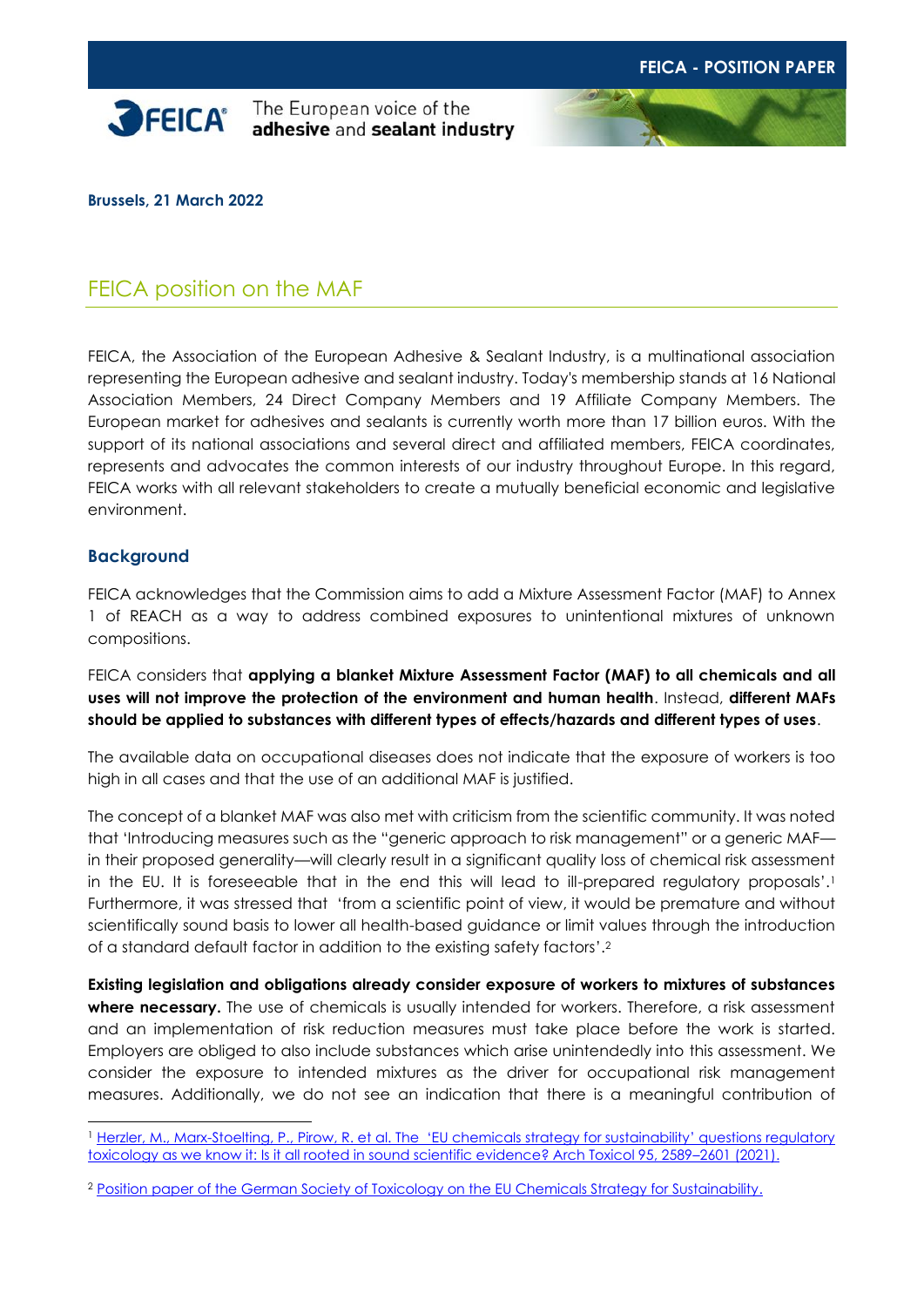unintended mixtures to the toxicological hazards already identified in the risk characterisation at the workplace which would lead to the need to regard these mixtures in the respective risk assessment. **The application of an MAF may overestimate the risk for workers for most uses.**

# **Proposed solutions**

Should different MAFs be added to Annex 1 of REACH, they should be **applied to substances that, based on their characteristics, can end up in an unintended mixture and, if so, contribute to the mixture toxicity**. Unintentional co-exposure has spatial and temporal dimensions. Because the likelihood of possible unintentional co-exposure to chemicals with respect to human health and the well- being of the environment is highest for substances that can bioaccumulate, and substances that are persistent, respectively, the **focus of MAFs should be on bioaccumulative and persistent substances that are used in high tonnages and wide dispersions**.

**A MAF should not be applied to Derived No-Effect Level/Predicted No-Effect Concentration (DNEL/PNEC) values** because it would therefore also apply to risk assessment for intentional mixtures and would not take into account different exposure scenarios. **Where relevant, an MAF would better fit a specific Risk Characterisation Ratio (RCR).**

# **Potential impact of a blanket MAF on our industry**

Adhesives and sealants products typically are already covered for their various uses under REACH in the chemical safety assessment, which already comprises various safety factors. With a blanket MAF, many of the ingredients may no longer be available for our products.

We have identified the following impacts on our industry:

- Need for reformulation of mixtures
- Loss of valuable, sustainable substance uses
- Loss of efficacy of final products
- Reduction of the ingredient portfolio available to make formulations (fewer options, leading to innovation loss). Manufacturers may decide not to supply a substance any longer, with an impact on downstream users (DUs). This will be especially true if that substance is crucial to the DU sector.
- Higher level of efforts in the creation of the DU Chemical Safety Report (CSR) high impact for SMEs
- Forcing of more Chemical Safety Assessment (CSA) done at the level of the DU or even end-user DU, who can have less expertise and fewer resources to do the assessment
- Further Safety Data Sheet (SDS) exposure scenario fragmentation
- Diversion of resources in recalculation exercises
- Unacceptable increased requirement for animal tests

### **Contact**

#### **FEICA Regulatory Affairs**:

Paula Diaz [\(p.diaz@feica.eu\)](mailto:p.diaz@feica.eu)

FEICA is registered in the **EU Transparency Register** with ID no. **51642763262-89**

FEICA - Association of the European Adhesive & Sealant Industry Rue Belliard 40 box 10, 1040 Brussels, Belgium Tel: +32 (0)2 896 96 00